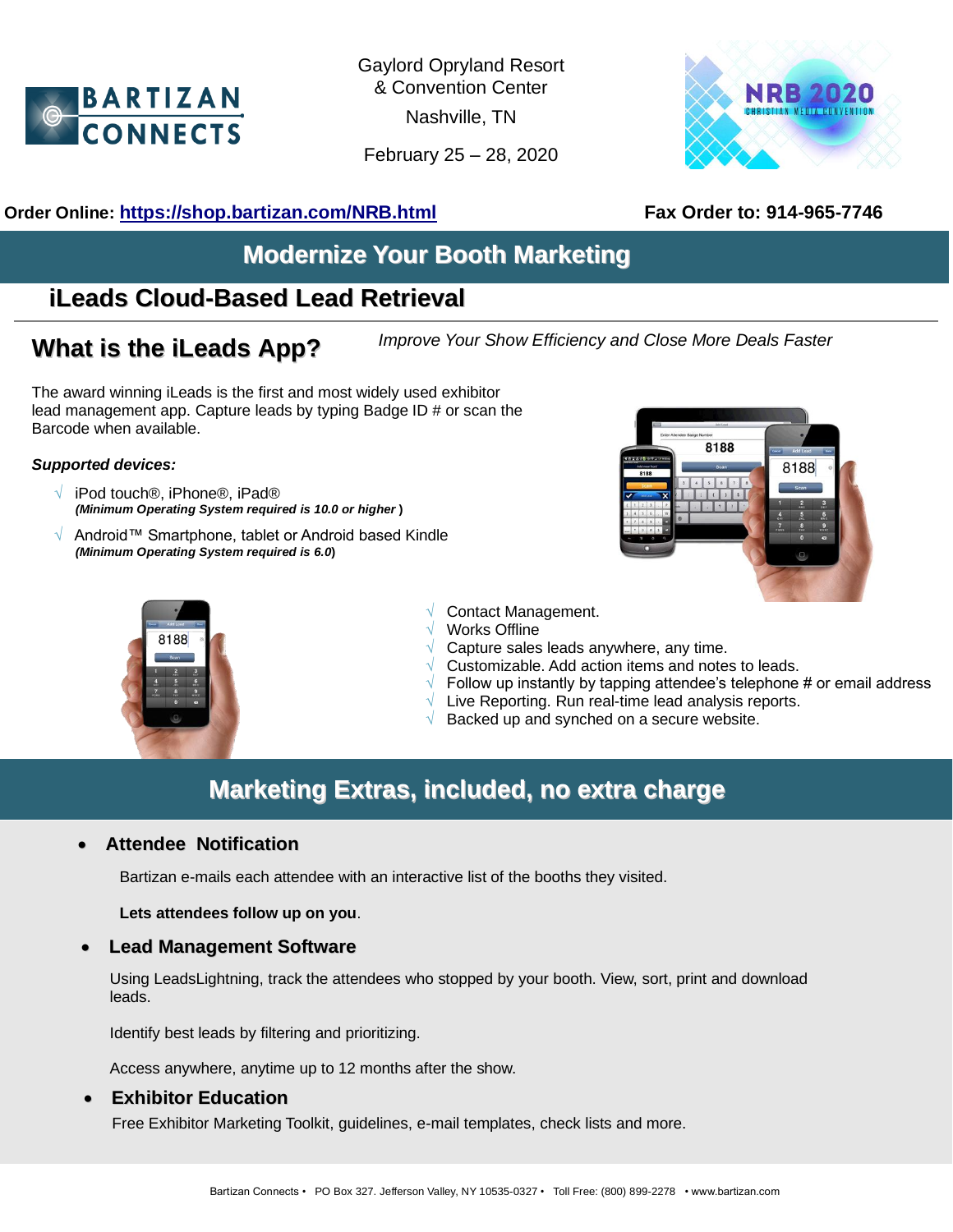

Gaylord Opryland Resort & Convention Center

 $\overline{a}$ Nashville, TN

February 25 – 28, 2020



## **Order Online: <https://shop.bartizan.com/NRB.html>Fax Order: 914-965-7746**

8188

**Mobile Lead Management Packages**

## **All Lead App Packages Include:**

- **√ iLeads App Data Licenses for Your Booth**
- **√ Exhibitor Education:** Free Exhibitor Marketing Toolkit, guidelines, e-mail templates, check lists and more.

**√ Attendee Notification:** E-mail with the list of booths visited.

| <b>Lead Retrieval Options</b>                                                                                                                                                                                                                                                                                                                                                                                                                                                                                         | QTY |          | <b>ORDER BY ORDER BY</b> | <b>ONSITE</b> |       |  |  |
|-----------------------------------------------------------------------------------------------------------------------------------------------------------------------------------------------------------------------------------------------------------------------------------------------------------------------------------------------------------------------------------------------------------------------------------------------------------------------------------------------------------------------|-----|----------|--------------------------|---------------|-------|--|--|
|                                                                                                                                                                                                                                                                                                                                                                                                                                                                                                                       |     | 1/24/20  | 2/7/20                   |               | TOTAL |  |  |
| Capture leads by typing Badge ID # or scan the Barcode when<br>available by using your own device.                                                                                                                                                                                                                                                                                                                                                                                                                    |     |          |                          |               |       |  |  |
|                                                                                                                                                                                                                                                                                                                                                                                                                                                                                                                       |     | \$199.00 | \$209.00                 | \$219.00      |       |  |  |
|                                                                                                                                                                                                                                                                                                                                                                                                                                                                                                                       |     | \$249.00 | \$259.00                 | \$269.00      |       |  |  |
| Additional Licenses available after 2 <sup>nd</sup> license for \$50.00 per<br>license                                                                                                                                                                                                                                                                                                                                                                                                                                |     |          |                          |               |       |  |  |
| iPod touch® Rental: Includes iLeads lead retrieval app pre-loaded.                                                                                                                                                                                                                                                                                                                                                                                                                                                    |     | \$299.00 | \$309.00                 | N/A           |       |  |  |
| iPad® Rental: Includes iLeads lead retrieval app pre-loaded.                                                                                                                                                                                                                                                                                                                                                                                                                                                          |     | \$399.00 | \$409.00                 | N/A           |       |  |  |
| <b>GRAND TOTAL EXECUTIVE STATES IN THE STATE OF STATES OF STATES IN THE STATE OF STATES IN THE STATE OF STATES OF STATES OF STATES IN THE STATES OF STATES OF STATES OF STATES OF STATES OF STATES OF STATES OF STATES OF STATES</b>                                                                                                                                                                                                                                                                                  |     |          |                          |               |       |  |  |
| <b>Please Note:</b> Upon placing this order you agree to the full Terms & Conditions on the attached document.<br>All attendees will receive an email a few days after the show containing a list of booths that they visited, extending your reach after the show. To make the<br>most of this free listing please click the link in the email you will receive to provide your info. Without your complete company contact information, the list<br>sent to attendees will contain only your name and booth number. |     |          |                          |               |       |  |  |
|                                                                                                                                                                                                                                                                                                                                                                                                                                                                                                                       |     |          |                          |               |       |  |  |